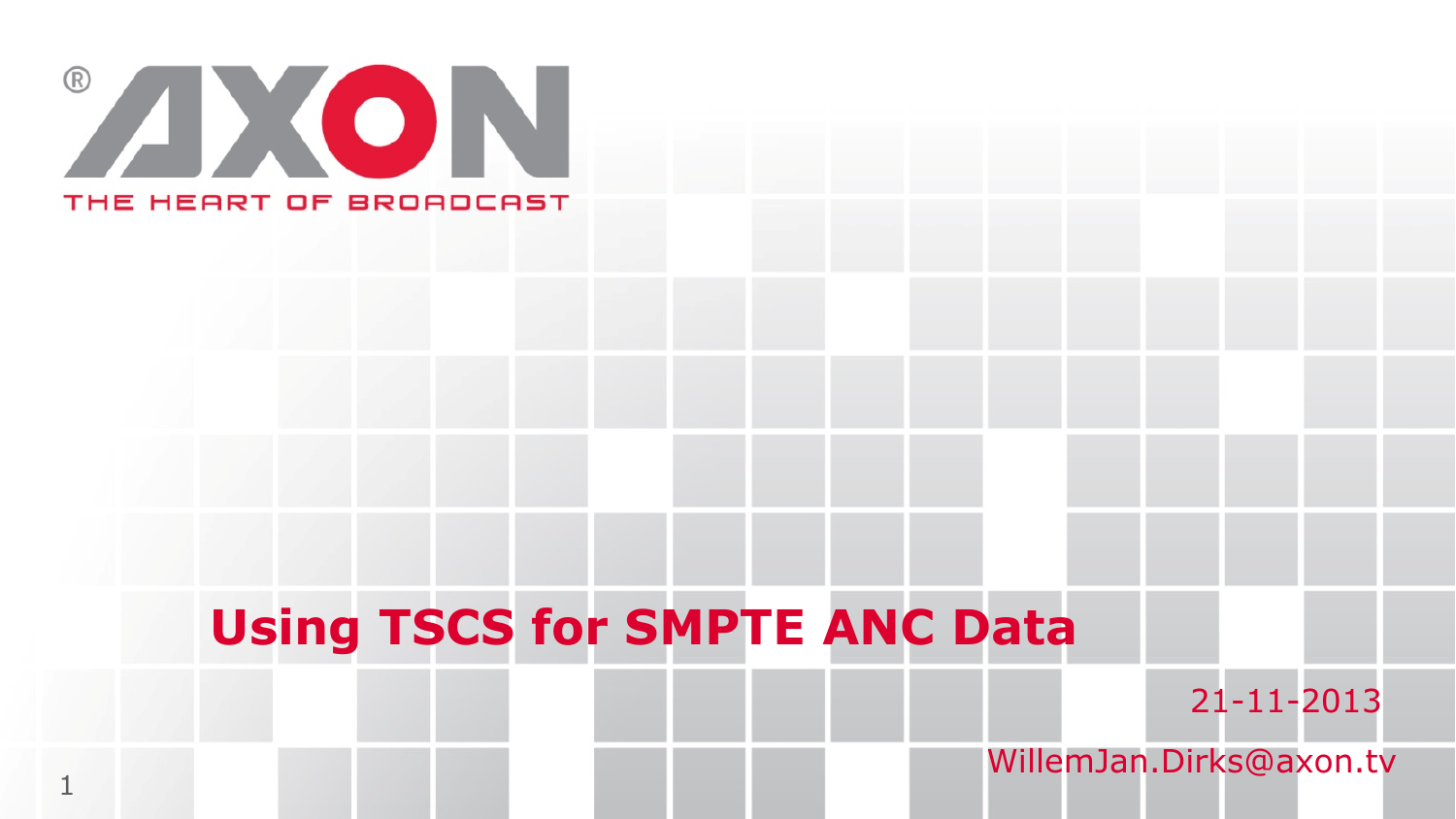

#### **SMPTE Meta Data**

§ SMPTE meta data is all data which can be embedded in traditional SDI

- Closed Captioning
- § Teletext
- Sub-titling
- Vendor specific data
- $\blacksquare$  . . .
- SMPTE Meta data Format according to SMPTE-S291m

**ADF** DID SDID DC Data CS

- SMPTE meta data is important in Broadcast infrastructures
- RAW video (Active Picture only) does not contain SMPTE meta data.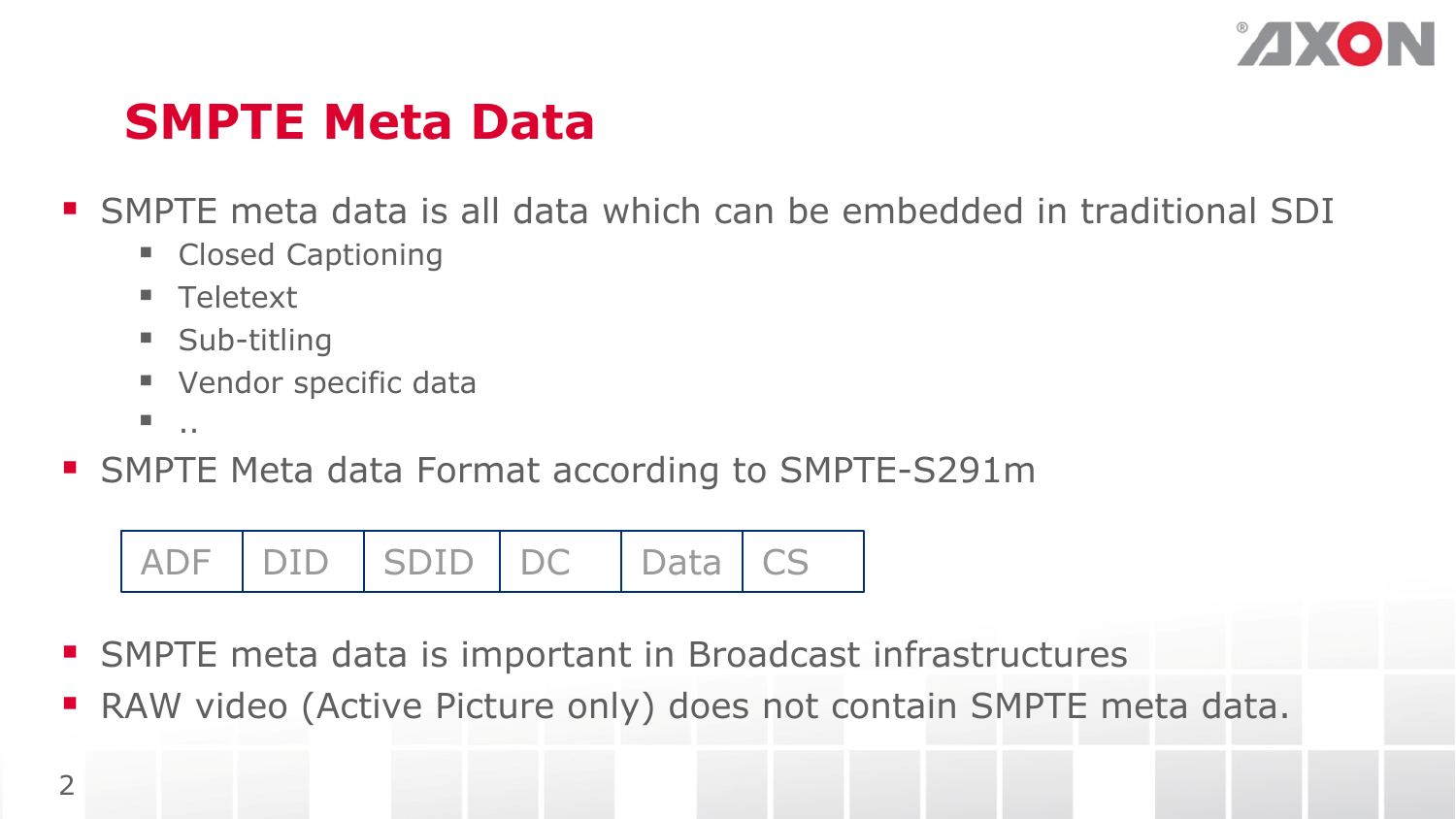

#### **SMPTE Meta data Format**

■ SMPTE Meta data Format



- ADF : Ancillary data flag (30 bits)
- DID : Data ID identifier for type of Meta data (10 bits)
- SDID : Second Data ID, which distinguishes successive ancillary packets with a common data ID (10 bits)
- DC : Data count number word which defines the quantity of user data words in the ancillary packet (10 bits)
- DATA: 256 bytes max (10 bits)
- CS : Checksum (10 bits)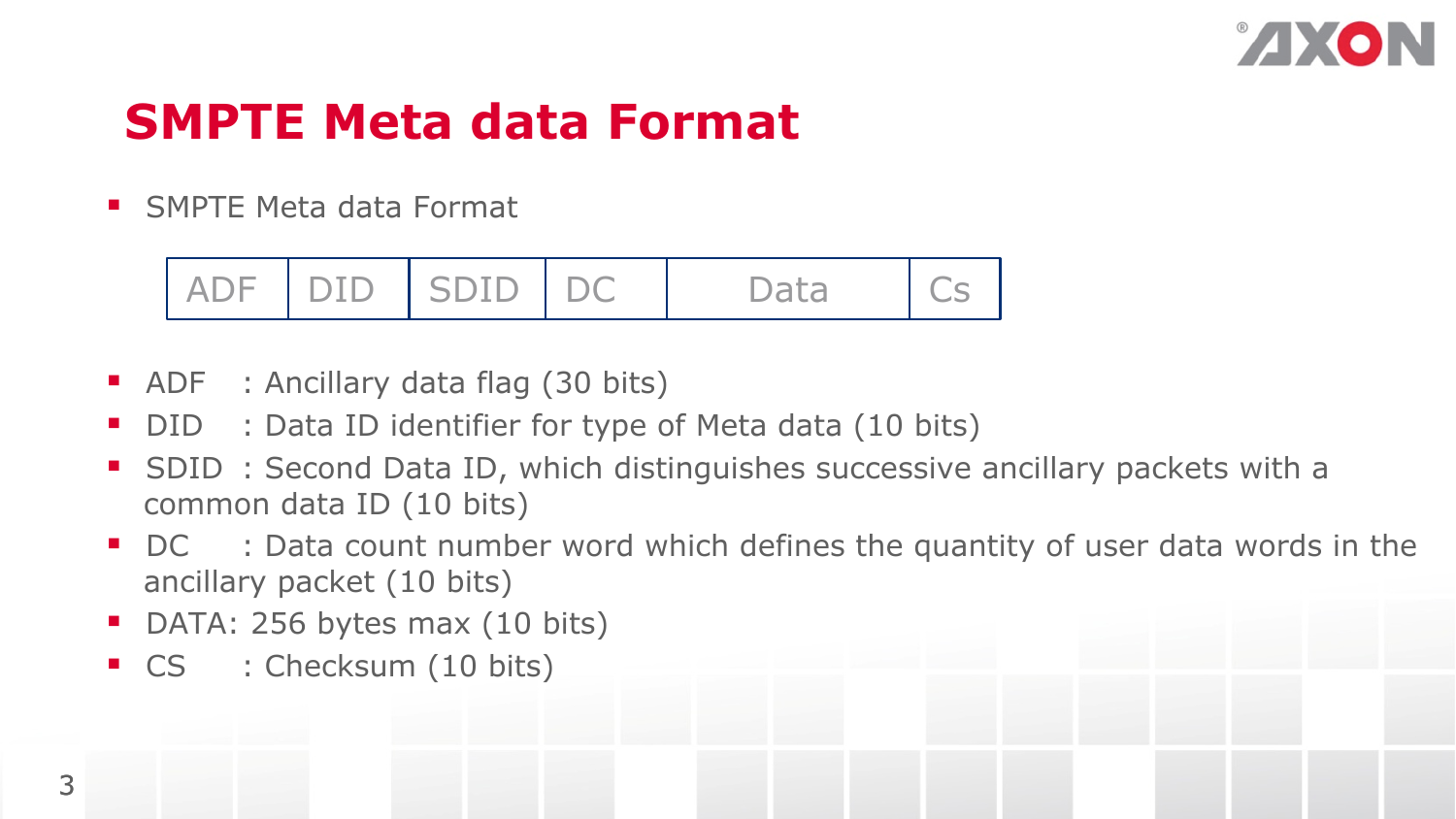

# **Encapsulating in TSCS**

- $\blacksquare$  -cfi (control format identifier): 48 bits
	- $\blacksquare$  90-e0-f0-00-YY-00
	- Not sure how to set the p and d flag
- $\blacksquare$  -bf (begin frame flag): 1 bit
	- Almost always 1 for short payloads
- $\blacksquare$  —ef (end frame flag): 1 bit
	- Almost always 1 for short payloads
	- § bf and ef set at the same time
- $\blacksquare$  -f1 (flag 1): 1 bit
	- reserved
- $\blacksquare$  -f2 (flag 2): 1 bit
	- § reserved
- $-63$  (flag 3): 1 bit
	- reserved

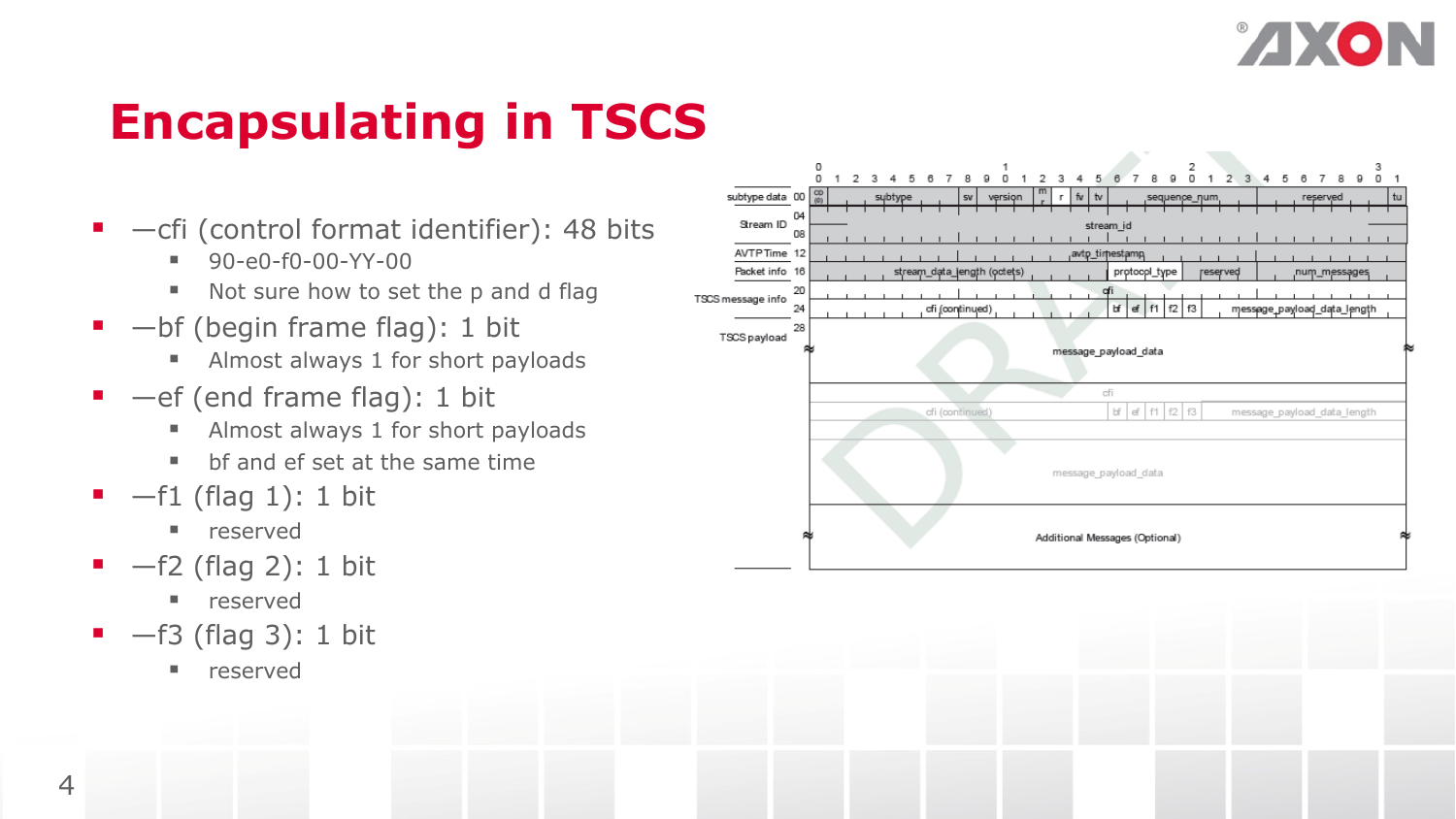

### **Payload**

#### § —message\_payload\_data\_length : 11 bits

- ADF removed from ANC packet
- Multiple ANC packets combined
- When ANC Packets exceed packet size boundary, use bf and ef flag accordingly.

| <b>CFI</b> |      |           |  |         |        |           |    |  |
|------------|------|-----------|--|---------|--------|-----------|----|--|
| <b>CFI</b> |      |           |  | befff   | length |           |    |  |
| <b>DID</b> | SDID | DC        |  | Payload |        | <b>CS</b> |    |  |
| <b>CFI</b> |      |           |  |         |        |           |    |  |
| <b>CFI</b> |      |           |  | befff   | length |           |    |  |
| <b>DID</b> | SDID | <b>DC</b> |  | Payload |        |           | CS |  |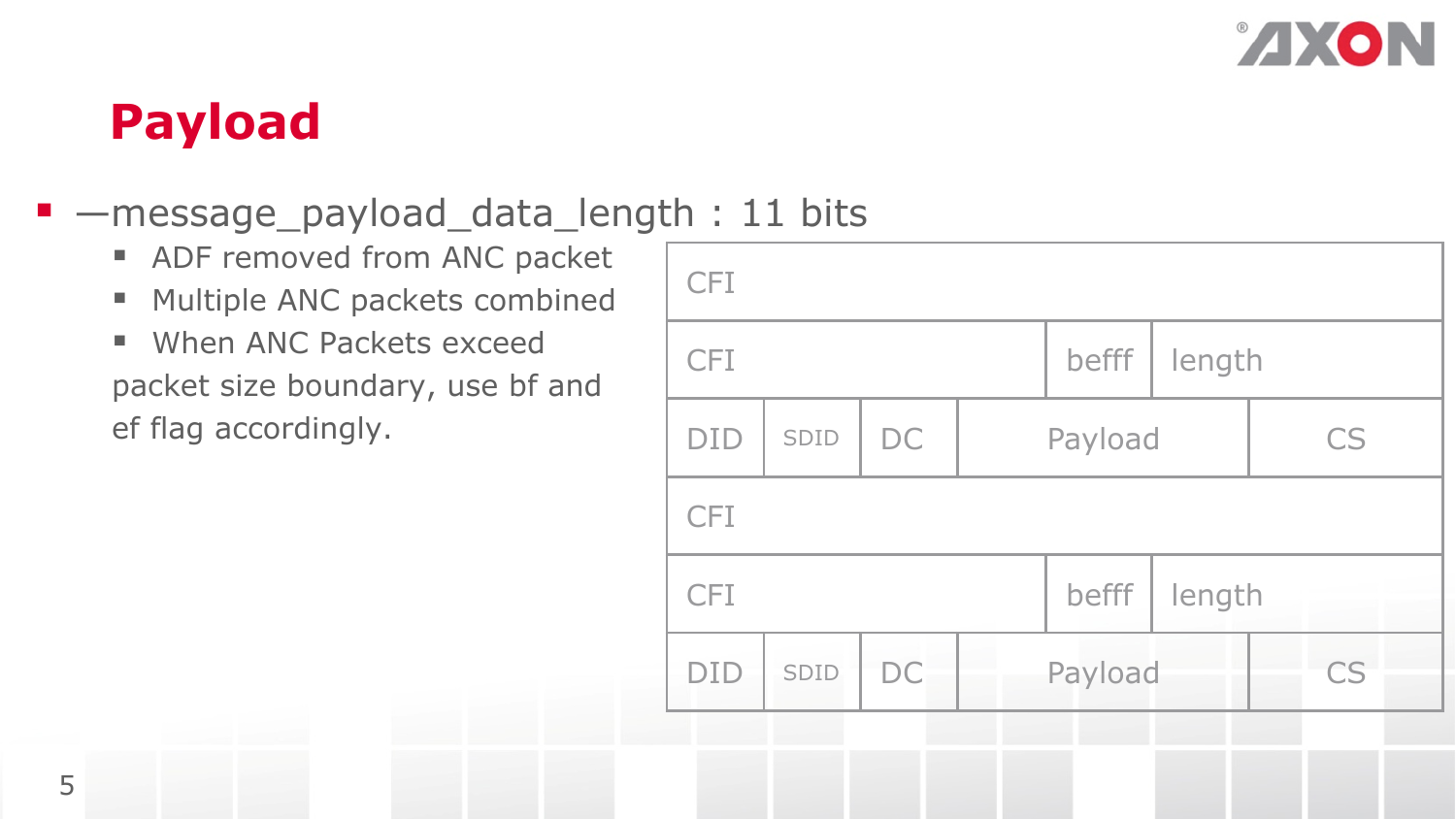

## **Payload continued**

SMPTE s291 describes also 10 bit modes. However 95% of ANC standards is covered by an 8 bits implementation.

In 10 bits, a parity and a inverted parity is added on top of the original 8 bits

- **8 bit mode:** Use flag 1=0 to indicate 8bit mode
	- § DID: In 8 bits mode parity and inverse parity bit are stripped to fit in 8bits
	- SDID: In 8 bits mode parity and inverse parity bit are stripped to fit in 8bits
	- DC: DID: In 8 bits mode parity and inverse parity bit are stripped to fit in 8 bits
	- Payload: 8bits. Standards mapped into this payload are again using parity and inverse parity on top of 8bit data. So the 2 MSB's can be removed. However this depends on the standard used.
	- CS: use 2 bytes no change there since  $CS = 9$  bits.
- **10 bit mode:** Use flag 1=1 to indicate 10bit mode
	- § All data (also DID and SDID) are 10 bit and remapped into bytes. Padding is needed to fit in byte boundaries.